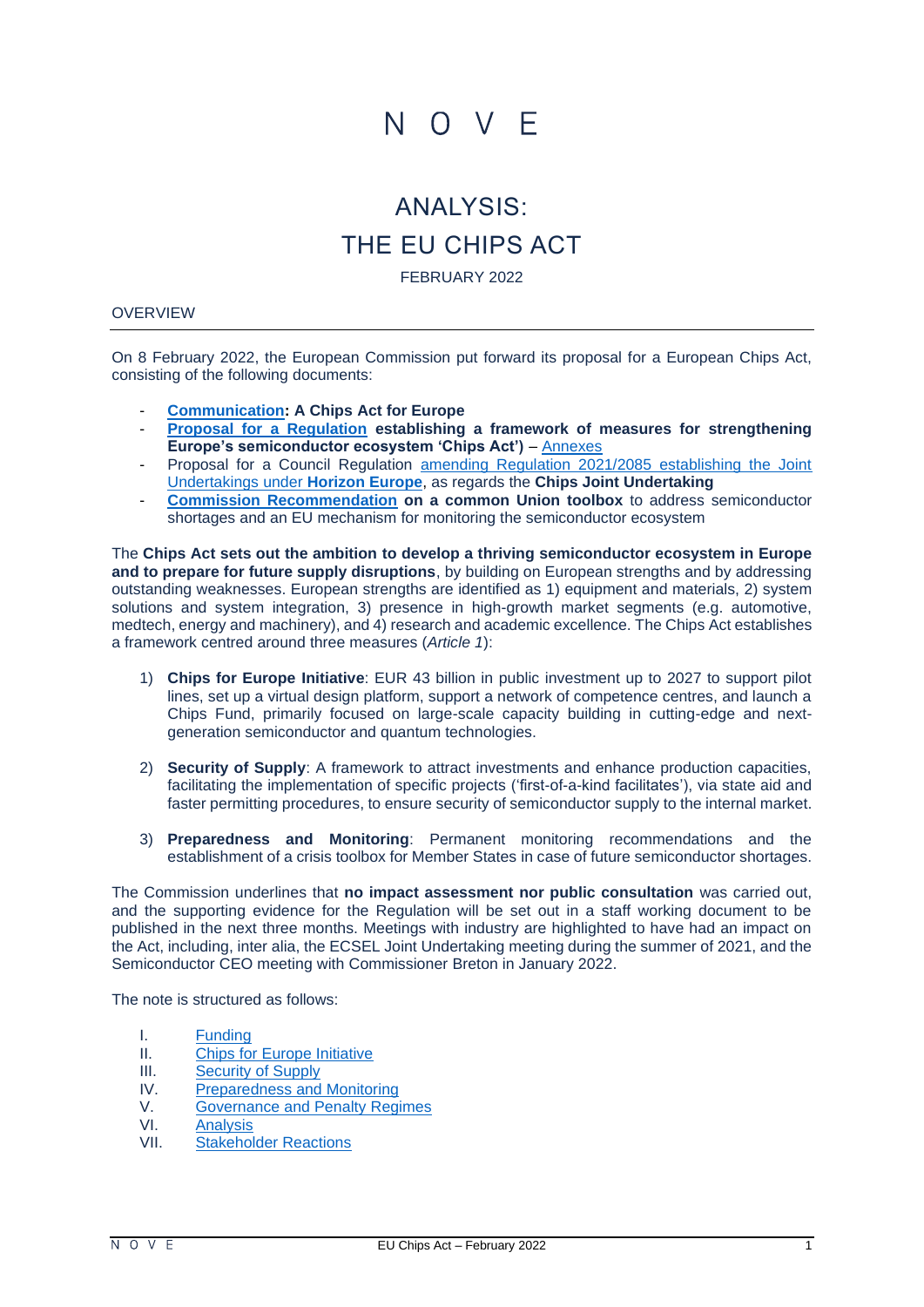## **Where is the money coming from?**

The proposal does not have a separate financial envelope per say, but will amount to a **total of EUR 43 billion,** supported by funding from **Horizon Europe (HE)** and the **Digital Europe Programme (DEP)**. Some of the funding will be recycled from other budget posts. For example, the budget of HE will be reduced by EUR 400 million to make the equivalent increase available for the DEP. To compensate for this, the Commission proposes to make a further amount of EUR 400 million available again for HE in the period 2023-2027 (coming from projects that have not been completed between 2021-2023). The funding from HE and DEP is set out in *Article 3.2*, and also in *Article 34* for the Amendments to DEP (a new 'Objective 6' is established on semiconductors). The legal changes to Horizon Europe are set out in a separate [amendment.](https://ec.europa.eu/newsroom/dae/redirection/document/83087)

In addition to the close to EUR 5 billion *already* dedicated to microelectronics under the Multiannual Financial Framework (MFF), **the EU budget will support the Chips for Europe Initiative with a total of EUR 3.3 billion**, including EUR 1.65 billion via Horizon Europe, and EUR 1.65 billion via the Digital Europe Programme.

## - **Horizon Europe (1.65 billion):**

- o Cluster 3: EUR 150 million
- o Cluster 4: EUR 900 million
- o Cluster 5: EUR 300 million
- o European Innovation Council (EIC): EUR 300 million

### - **Digital Europe Programme (EUR 1.65 billion):**

- $\circ$  EUR 600 million is being reallocated from existing objectives in the DEP to Objective 6.
- $\circ$  EUR 400 million is being reallocated from the Connecting Europe Facility (CEF) Programme.
- o EUR 400 million is being reallocated from cluster 4 of Horizon Europe.
- $\circ$  EUR 250 million is coming from unallocated margin of heading 1 under DEP.

In addition, the following elements seem to be part of the overall calculation:

- The existing **EUR 1 billion Quantum Technologies Flagship** under Horizon Europe.
- The **EUR 1.8 billion under the existing Key Digital Technologies Joint (KDT) Undertaking**, which will be transferred to the new Chips Joint Undertaking.

In total, this leaves us at around EUR 11.1 billion.

# **What about the remaining some EUR 32 billion?**

When referring to EUR 43 billion, the Commission includes both public investments and "**leveraged equity support**". The latter can to an extent help explain our "missing numbers". Further, the funding from Horizon Europe and the Digital Europe Programme stem from the current MFF (Multiannual Financial Framework 2021-2027), meaning that a big chunk of the public funding will likely come as part of **the next MFF (2028-2034).** 

In addition, it is not entirely clear how the Commission has counted in the funding foreseen under the **National Recovery Plans**, **cohesion funding**, nor the second **Important Project on Common European Interest (IPCEI) on microelectronics** – all mentioned as contributing to the overall ambition. The **Chips Fund** for start ups and SMEs will contribute another estimated EUR 15 billion in a combination of public (EUR 2 billion) and private investments.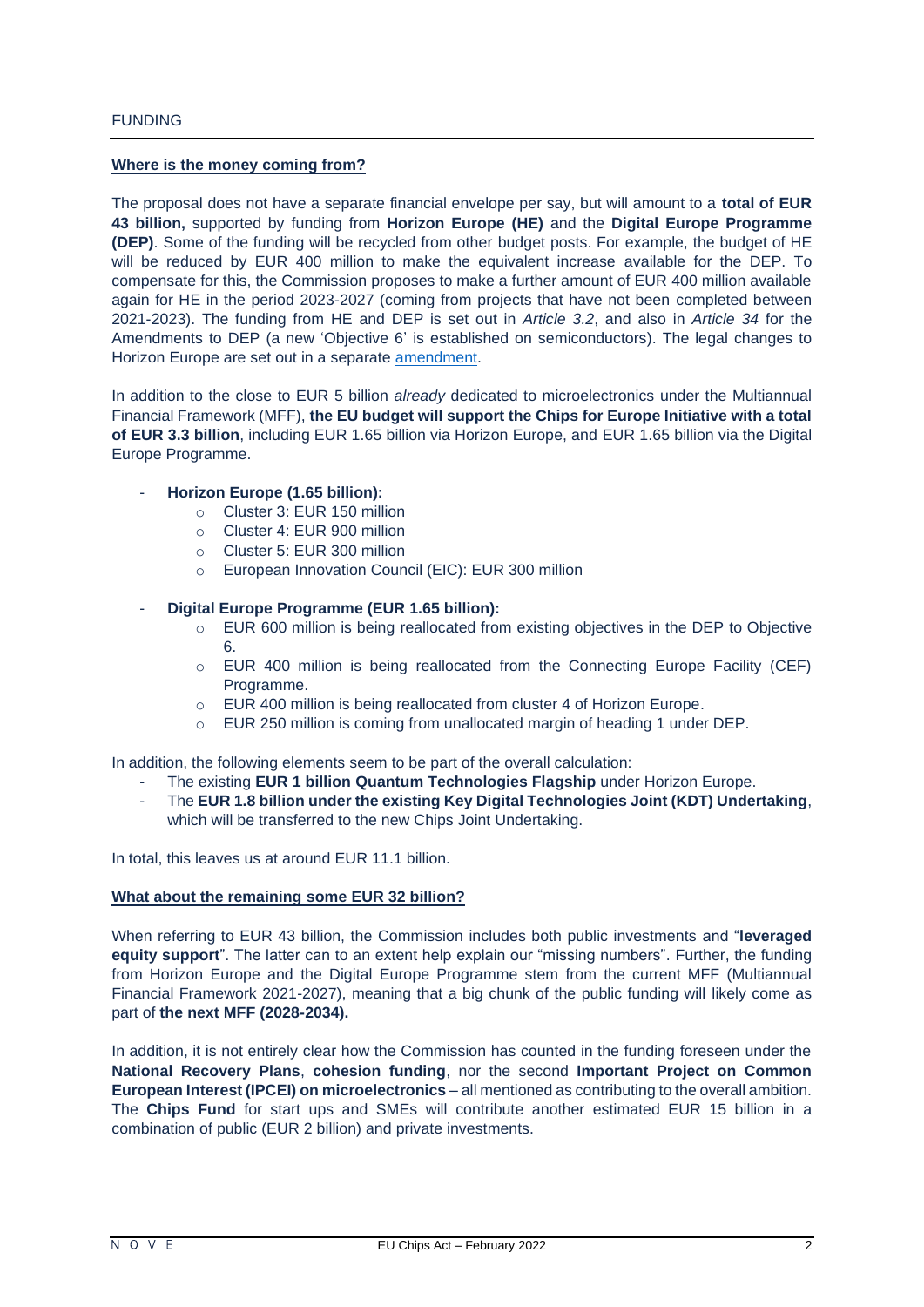# <span id="page-2-0"></span>CHIPS FOR EUROPE INITIATIVE (CHAPTER II)

The first measure of the Chips Act is to establish the **Chips for Europe Initiative**, with the aim to **create large innovation capacitates and the adequate technological capacities in the semiconductor industry** to accelerate and adjust to innovation, and ensure the adjustment of the industry to structural changes due to fast innovation cycles. The legal basis for the Initiative has been expanded on from the first draft leak we saw, now also including references to Articles 182(1) and 183, in addition to Article 173(3) of the [Treaty on the Functioning of the European Union](https://eur-lex.europa.eu/legal-content/EN/TXT/PDF/?uri=CELEX:12012E/TXT&from=EN) (TFEU). The two former deal with 'Research and technological development and space'. The latter ensures that the necessary conditions exist to ensure the competitiveness of EU's industry.

The five objectives and components of the Initiative are set out in *Article 4.2* and *Article 5,* respectively:

## **1) Building large-scale design capacities for integrated semiconductor technologies**

A virtual platform for design infrastructure for integrated semiconductor technologies will be set up. This platform will make available design infrastructures, with clear IP rules – aiming to ensure that the "IP of next generations of chips comes from Europe". The design platform will be linked with the pilot lines outlined below. Risks and development costs will be shared and new web-based methods of accessing design tools, with flexible cost models (especially for prototyping) and common interface standards will be promoted.

## **2) Enhancing existing and developing new pilot lines**

The Chips for Europe Initiative will aim at ensuring the deployment of pilot lines for next generation chips and testing facilities for innovative applications. This initiative will largely build on capacities of European Research and Technology Organisations (RTOs). Focus areas include:

- Pilot lines to experiment, test, and validate, including through Process Design Kits, the performance of IP blocks, virtual prototypes, new designs and novel integrated heterogeneous systems in an open and accessible way.
- New pilot lines on semiconductor technologies such as FD-SOI down to 10-7 nm, advanced Gate-All-Around and leading-edge nodes (e.g. below 2 nm), complemented by pilot lines for 3D heterogeneous systems integration and advanced packaging. The pilot lines will be integrating the latest research and innovation activities and their results as well as a dedicated design infrastructure.
- **3) Building advanced technology and engineering capacities for accelerating the development of quantum chips**

The Initiative shall address the specific needs of the future generation of information processing components exploiting non-classical principles, notably chips exploiting quantum effects (i.e. quantum chips) based on research activities. Focus areas include (i) innovative design libraries for quantum chips, (ii) pilot lines for the integration of quantum circuits and control electronics for building quantum chips and (iii) testing and experimentation facilities for testing and validating advanced quantum components.

# **4) Creating a network of competence centres across Europe**

The initiative shall support the creation of a network of competence centres in each Member States, in addition to promoting skills and training at the local, regional or pan-European level. This will also include supporting education, training, skilling and reskilling initiatives (e.g. dedicated PhD scholarships). As set out further in *Article 8,* the competence centres shall be identified by Member States, and these networks may provide access to design activities and design tools, raise awareness and provide knowhow, ensure access to expertise, facilitate the transfer of knowledge between Member States, develop training programmes, etc. The networks shall receive funding in the form of grants (under this Programme).

**5) Establish a Chips Fund to facilitate access to loans and equity by start-ups and SMEs** The 'Chips Fund' will be set up via the Horizon Europe European Innovation Council (EIC) and a dedicated semiconductor equity investment facility under the InvestEU programme (in cooperation with the European Investment Bank). This fund is dedicated to start-ups and SMEs.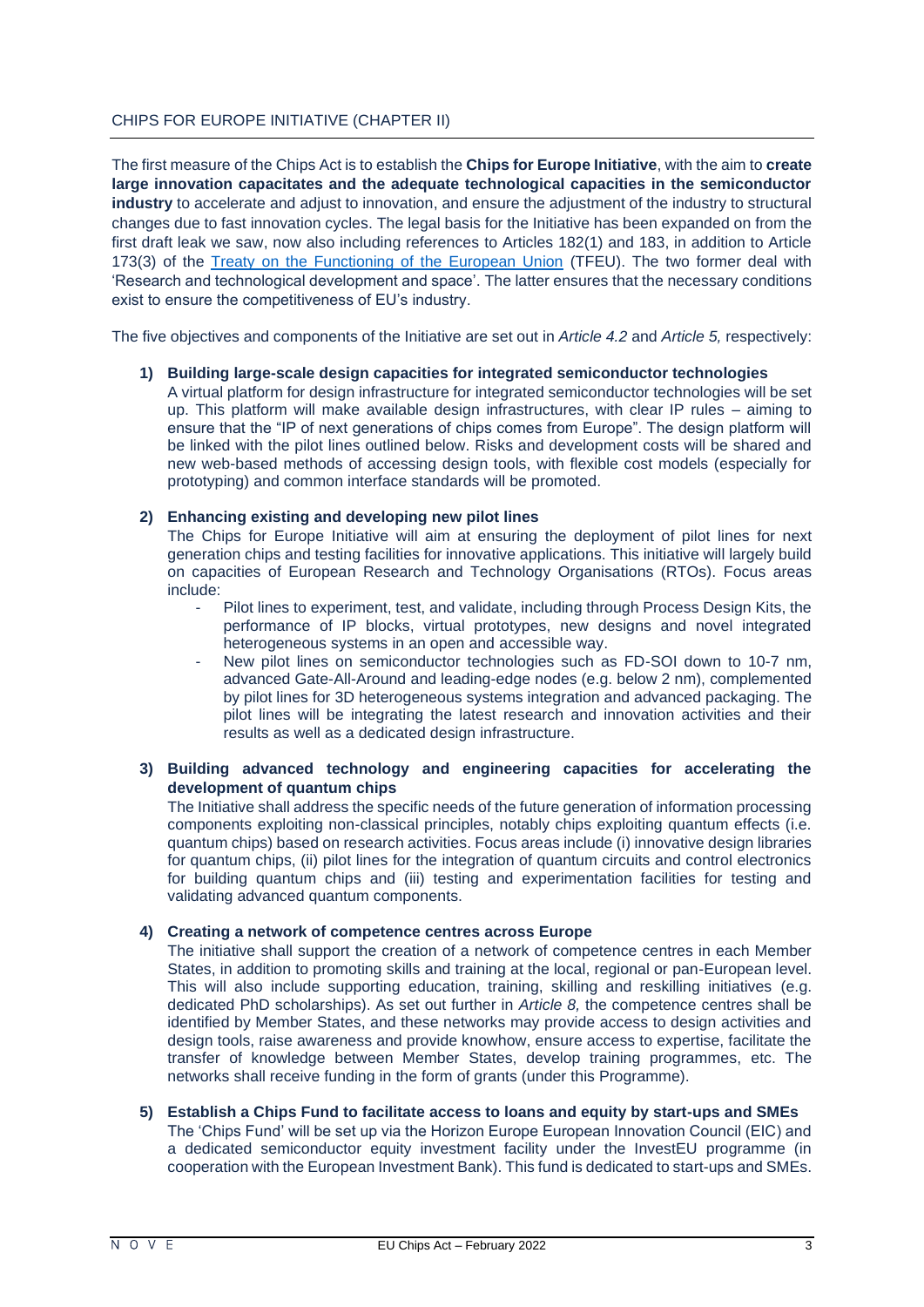Will complement the Horizon Europe (€1 billion Quantum Technologies Flagship) and Digital Europe Programme, while enlarging the scope of the latter.

## In addition:

- **•** The Key Digital Technologies (KDT) Joint Undertaking will be renamed the 'Chips Joint **Undertaking'** and will be reinforced and reoriented towards the chips industry. The Chips Joint Undertaking will be in charge of implementing the Chips for Europe Initiative (*Article 9*).
- As highlighted by the accompanying Communication, the **upcoming second Important Project of Common European Interest (IPCEI) on microelectronics** is also considered part of this measure, and it will involve the whole semiconductor value chain, involving "over 100 prospective participants from about 20 Member States" (*Introduction, p.9*)
- The Commission, in consultation with the European Semiconductor Board, shall prepare the ground for certifications of chips (*Recital 27*). This comes following the 2 February [European](https://ec.europa.eu/docsroom/documents/48598)  [Standardisation Strategy,](https://ec.europa.eu/docsroom/documents/48598) which announced that the Commission, alongside relevant stakeholders, will develop **common standards for** "**green, trusted and secure chips**".
- Article 7 sets out a new voluntary legal instrument which will be set up to structure public-private collaborative work – **a European Chips Infrastructure Consortium (ECIC).** The main aim of an ECIC is to apply for funding, on behalf of its members, which should include at least three legal entities from two Member States.
- [Annex](file:///C:/Users/Elise/Downloads/COM_2022_46_1_EN_annexe_proposition_cp_part1_v5_T3kPQJKdHYyUw7gG5GLUOqhLZ1Y_83084.pdf) III provides a **list of Union Programmes with which the Initiative shall create synergies** and defines purposes for each one of the programmes listed: Synergies of the Initiative with the Digital Europe Programme; Horizon Europe; Union programmes under shared management, including the ERDF, ESF+, the European Agricultural Fund for Rural Development and the European Maritime, Fisheries and Aquaculture Fund; Connecting Europe Facility; InvestEU Programme and Erasmus+.

# <span id="page-3-0"></span>SECURITY OF SUPPLY (CHAPTER III)

The second measure is to **support and coordinate investment in advanced semiconductor manufacturing through a harmonised legal framework**, to ensure the EU's resilience and security of supply of semiconductors. The legal basis for this (as well as for the emergency toolbox set out in Chapter IV) is Article 114 of the TFEU on the functioning of the internal market and ensuring a coordinated response by Member States in times of crisis. In a footnote, the Commission specifically point to the Spanish reformed National Security Law as an example of a national regulatory measure that could indeed further aggravate crisis or shortages by leading to a fragmentation of the sector.

To secure supply of semiconductors, Member States may (without prejudice to state aid rules) apply **support schemes and provide for administrative support,** including fast tracking of permit granting procedures related to their planning, construction, and operation (*Article 14*) – given we are dealing with a **'first-of-a-kind facility'**, meaning industrial facilities of semiconductor manufacturing, including frontend and/or back-end, that are not substantively already present or committed to be built within the Union, for instance with regard to the technology node, product innovation, material innovation, process technology, or energy and environmental performance. Two types of 'first-of-a-kind facilities' are identified:

- 1) **'Integrated Production Facilities'** *(Article 10)*: Design and manufacturing facilitates in the EU that contribute to the security of supply for the internal market.
- 2) **'Open EU foundries'** *(Article 11):* Manufacturing facilitates in the EU that offers production capacity to unrelated undertaking and thereby contribute to the security of supply for the internal market.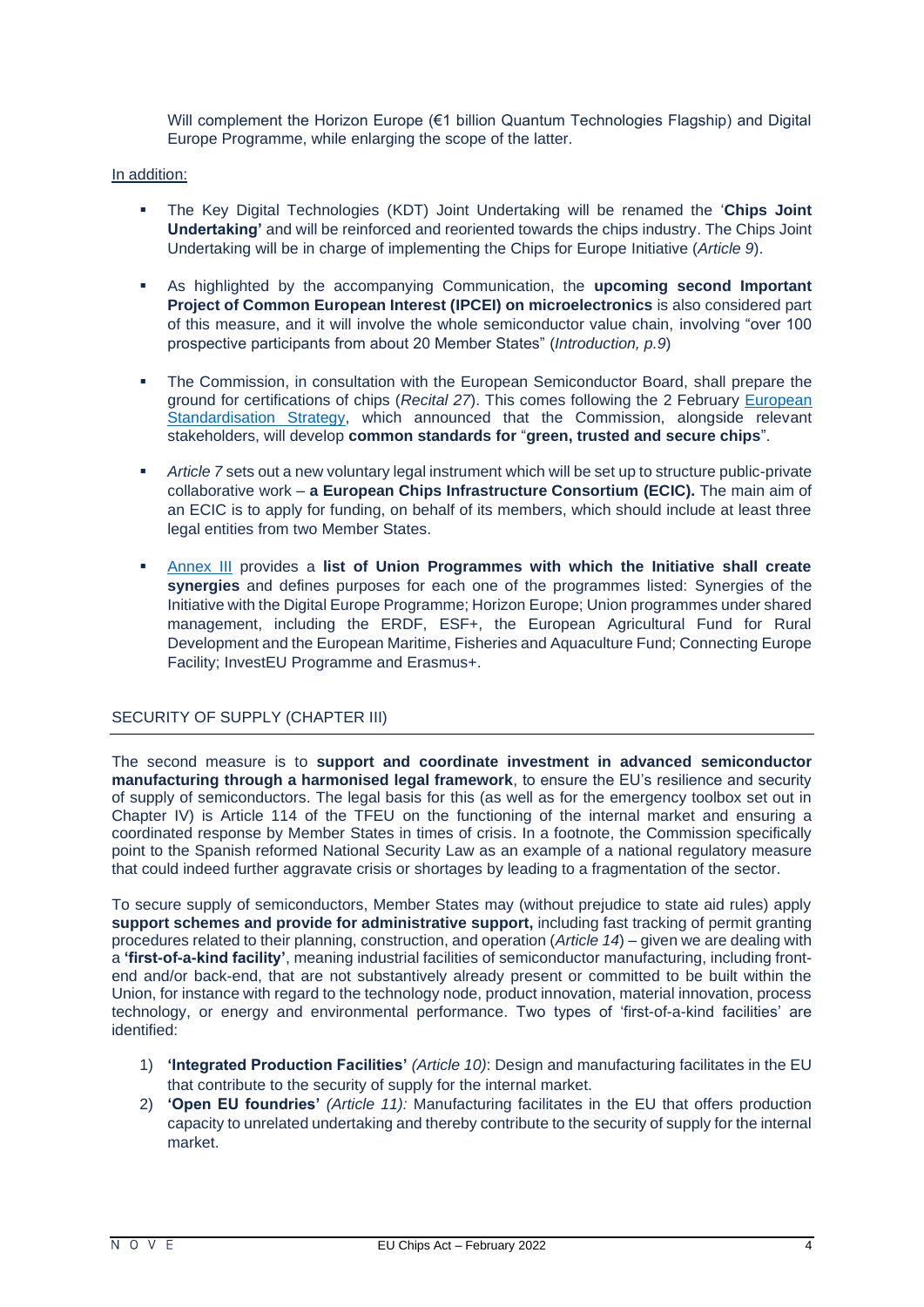**Any undertaking of consortium of undertakings can apply** to be recognized as either of the two. The Commission in consultation with the European Semiconductor Board (see *Governance* below) decide on this based on the criteria set out in *Articles 10-12.*

As stated by the accompanying Communication (p.16), **the Regulation allows for state aid support in cases that do not fall under existing guidelines**. In such cases – for facilities that would otherwise not exist in Europe – it is justified to **cover up to 100% of a "proven funding gap***".* The funding gap must be sufficiently proven by i.e. comparing expected production costs in Europe using realistic assumptions as part of a credible business plan and comparing those to realistic sourcing or production alternatives (globally) based on concrete evidence from beneficiaries, and/or by safeguards to ensure a fair distribution of additional gains that were not forecasted in the notified funding gap analysis. The aid must have an incentive effect and be necessary, appropriate and proportionate. This means that state aid *cannot* be granted for:

- Investments that have already been decided upon before an application for aid has been submitted;
- Investments that would have taken place also without the aid;
- Investments where less distortive alternatives exist (having less impact on competition distortions).

# <span id="page-4-0"></span>PREPAREDNESS AND MONITORING (CHAPTER IV)

# **1) Monitoring** *(Articles 15-17)*

There will be two type of measures to ensure coordinated risk assessment of supply chain crisis: **permanent monitoring and crisis response**. As part of monitoring activities, Member States shall regularly monitor early warning indicators, and the availability and integrity of the services and good provided by the identified key market actors (*Article 15*). **Early warning indicators** could include availability of raw materials, forecasted demand for semiconductors, appropriate manufacturing equipment, the effect of trade policies, export restrictions, trade barriers and other trade related measures, or the effects of delocalisation or acquisitions of key market actors (*Recital 37*).

Relevant finding shall be reported on to the European Semiconductor Board. Based on this input, it is also the responsibility of the Member States to alert the Commission of a potential semiconductor crisis. In such a case, the Commission shall enter into **consultation and cooperation with stakeholders, including with "relevant third countries"**, to seek cooperative solutions to supply chain disruptions (*Article 17*).

# **2) Crisis stage** *(Articles 18-22)*

A **semiconductor crisis** is triggered when clear disruptions to the supply of semiconductors take place, entailing significant delays and negative effects on important economic sectors in the EU, and/or preventing the supply, repairs and maintenance of essential products used by critical sectors (further set out in *Article 18*). The Commission can **activate the crisis stage by a implementing act**. This would trigger the deployment of a **emergency toolbox** (*Article 19*), consisting of measures such as:

- 1) **Mandatory information gathering** from companies, including information about production capabilities, production capacitates, current primary disruptions and other relevant data that can mitigate the crisis (*Article 20*).
- 2) **Priority rated orders on crisis-relevant products** can be imposed on semiconductor undertakings that have received public support under the Chips for Europe Initiative as 'first-ofa-kind facilitates' (*Article 21*).
- 3) **Common purchasing schemes** can be put in place where the Commission on request from two or Member States establish a negotiating mandate to act as a central purchasing power (*Article 22*).

As some measures proposed in this chapter are aimed to address "serious disruptions to vital societal functions" – **the Commission recognises that these measures may temporarily limit the freedom to conduct business and the freedom of contract** (protected by Article 16 and Article 17 of the [EU](https://eur-lex.europa.eu/legal-content/EN/TXT/PDF/?uri=CELEX:12012P/TXT&from=EN)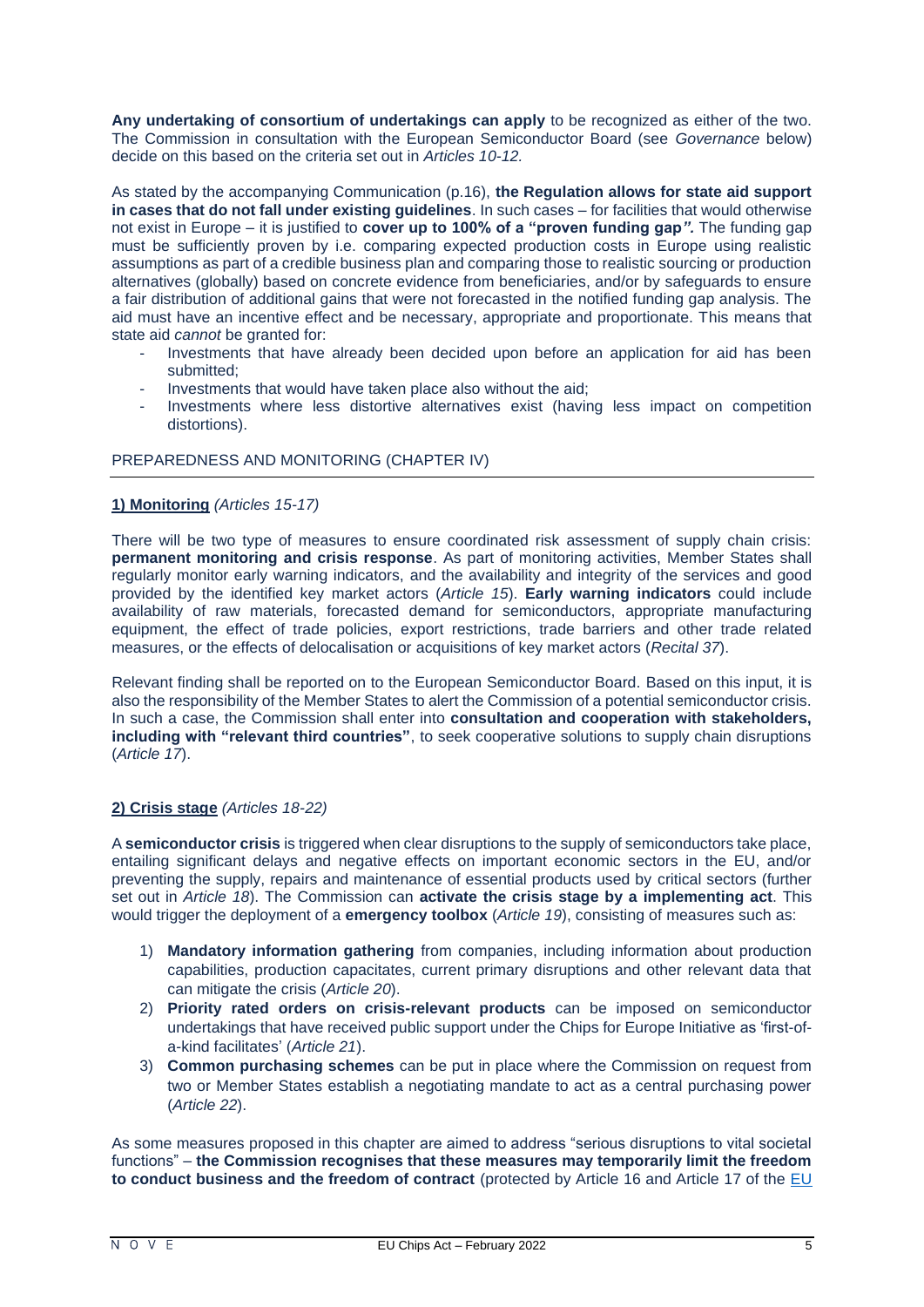[Charter of Fundamental Rights,](https://eur-lex.europa.eu/legal-content/EN/TXT/PDF/?uri=CELEX:12012P/TXT&from=EN) respectively). Hence, any request for information may only be launched in a situation of crisis (active by the Commission through an implementing act) – and where the Commission has first requested the information from representative organisations *before* resorting to requesting it from individual undertakings.

The Crisis response toolbox is further set out in the accompanying **[Recommendation to Member](https://ec.europa.eu/newsroom/dae/redirection/document/83095)  [States](https://ec.europa.eu/newsroom/dae/redirection/document/83095)**.

## <span id="page-5-0"></span>GOVERNANCE AND PENALTY REGIMES (CHAPTER V-VI)

### **Governance**

At the national level, **Member States are tasked with designating a national competent authority** and a single point of contact (*Article 26*).

At the Union level, the **European Semiconductor Board (ESB)** will be established to give advice and assistance to the European Commission regarding the Chips Act, including when it comes to identifying specific sectors and technologies "with potential high social impact and respective security significance in need of certification for trusted products" (*Article 23*).The ESB will be chaired by the Commission, and shall consist of members from the Member States' national competent authorities. In the context of sub-groups, external experts – including the **Industrial Alliance on Processors and Semiconductor Technologies – shall also be invited to attend as observers** (*Articles 24-25*).

### **Confidentiality & Penalty Regimes**

Chapter VI emphasizes the obligation of all parties to **respect the confidentiality of sensitive business information and trade secrets**. Officials or civil servants from the Commission and from the Member States shall not disclose any information acquired or exchanged by them under the Chips Act, adhering to the obligation of professional secrecy. Where appropriate, **the Commission can adopt implementing acts to specify the practical arrangement for the treatment of confidential information** in the context of information gathering (*Article 27*).

We also find provisions **for penalties for noncompliance** in Chapter VI. These are set out in *Articles 28-31*:

- **Fines** can be given to undertakings that supply incorrect, incomplete or misleading information, or fail to inform the Commission of a third country information sharing obligation. The latter point is a new addition from the leaked draft. Fines should not exceed EUR 300 000.
- **Periodic penalty payments** can be imposed where an undertaking does not carry out the obligation to prioritise the production of crisis-relevant products. The calculation formula is laid out in *Article 28.3*.

**Three new articles** appear that were not part of the leaked draft, namely on the limitation period for the imposition of fines and periodic penalty payments (*Article 29*), the limitation period for the enforcement of penalties (*Article 30*) and the right to be heard for the imposition of fines or periodic penalty payments (*Article 31*). These all seem to aim at **safeguarding undertakings from unfair treatment**.

Officials or civil servants from the Commission and from the Member States shall not disclose any information acquired or exchanged by them under the Chips Act, adhering to the obligation of professional secrecy. Where appropriate, **the Commission can adopt implementing acts to specify the practical arrangement for the treatment of confidential information** in the context of information gathering.

The Commission, or Member States, may **exchange confidential information with competent authorities of third countries** "with which they have concluded a bilateral or multilateral confidentiality arrangements" (*Article 27.2*).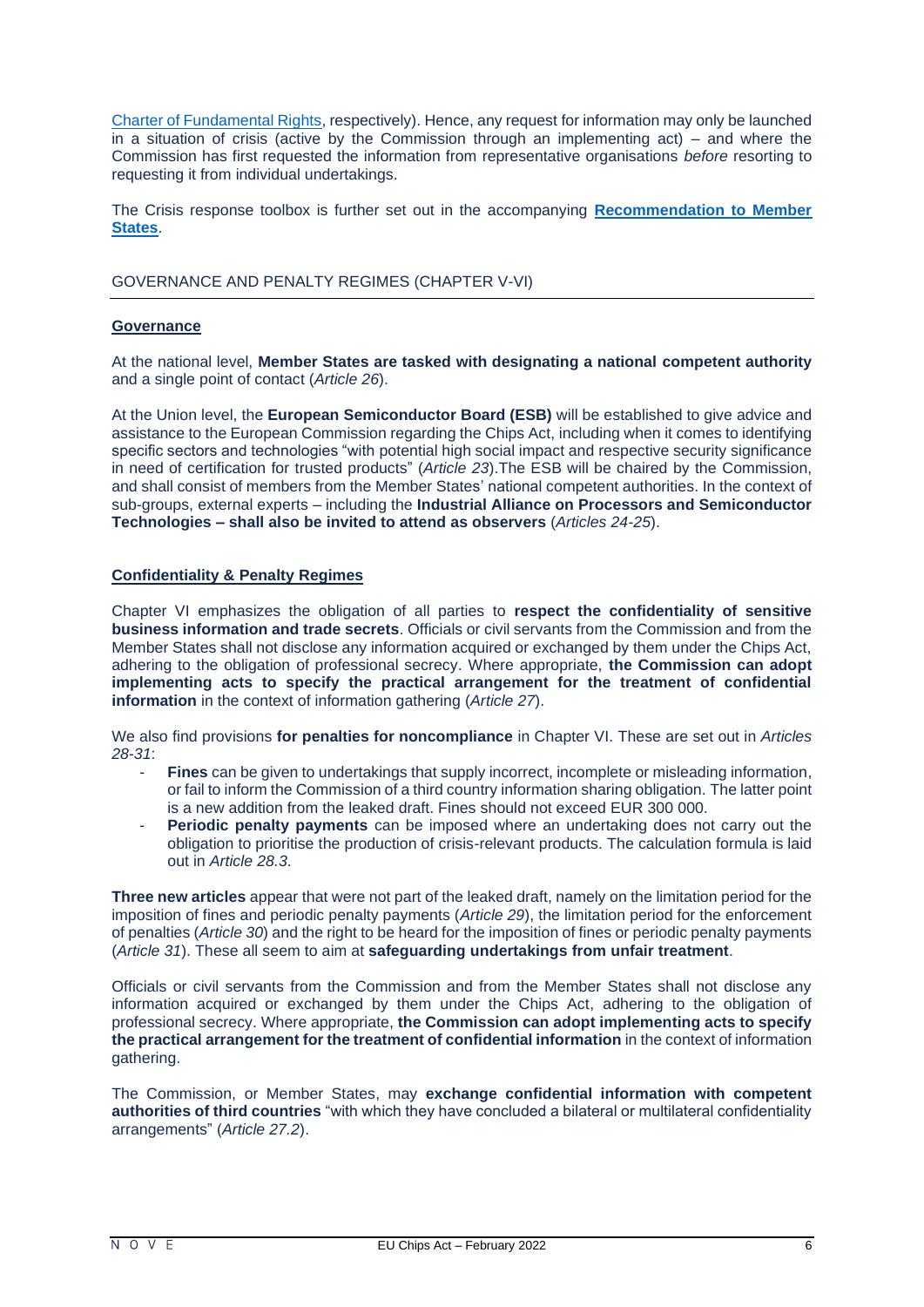## <span id="page-6-0"></span>ANALYSIS

Compared to the 2 February leak, there are mostly semantic changes to the final text (e.g. no more "Pillars", and the 'Chips for Europe Programme' becoming the 'Chips for Europe Initiative'). Below, we look a bit closer into more significant changes from the leak - in addition to key overall aspects of the initiative, and their potential impact.

## **Competition, State Aid & 'First-of-a-kind facilities'**

The Act defines a 'first-of-a-kind-facility' as "an **industrial facility capable of semiconductor**  *manufacturing*, including front-end and/or back-end, that is not substantially present or committed to be built within the Union, for instance with regard to the technology node, product innovation, material innovation, process technology or energy and environment performance". A facility of a comparable capability on an industrial scale "should not yet substantively be present or committed to be built within the Union" (*Recital 24*). They **must have a 'positive impact'**, meaning they ensure that production evolve towards more advanced technologies and that innovative technology processes are put in place (*Communication, p. 16*).

The reference to 'manufacturing facilities' is interesting in a competition policy aspect. Under current **EU Competition Policy**, including the November 2021 review [\('A competition policy fit for new](https://ec.europa.eu/transparency/documents-register/detail?ref=COM(2021)713&lang=en)  [challenges'\)](https://ec.europa.eu/transparency/documents-register/detail?ref=COM(2021)713&lang=en), state aid support for manufacturing per se is not supported, although the positive impact of the [State Aid Temporary Framework](https://ec.europa.eu/competition-policy/state-aid/coronavirus/temporary-framework_en) (in force until 31 December 2022) to support the EU economy during the COVID-19 crisis is acknowledged, including in, inter alia, supporting "investments into new production lines or machinery to extend production to overcome supply shortages". In the Communication, the Commission foresaw that public support might become envisaged to fill possible funding gaps in the semiconductor industry. Hence, **the introduction by the EU Chips Act to support manufacturing of semiconductors with state aid is a significant change from previous schemes** (the legal basis for this is Article 107(3) of the TFEU).

Interestingly, a Recital 69 featured in the leak has been removed, reading that EU Chips Act shall apply "without prejudice to the application of competition law". There is no such language included in the final text.

### **Potential Side Effects of Favourable Treatment**

Beyond the acknowledgement of the status of 'first-of-a-kind' (and the accompanying benefits), it should also be noted that these facilities are **subject to (less favourable) special treatment in times of crisis**. If a semiconductor crisis has been triggered by the Commission, manufacturing facilities that have been recognised as 'Integrated Production Facilities' or 'Open EU Foundries' (facilities that have agreed to this obligation as a counterpart of public support) **must accept and perform priority rated orders** to ensure that critical sectors are able to continue to operate in times of semiconductor shortage.

Further, when gaining the recognition as 'first-of-a-kind', **the facility must commit to invest in the next generation of chips** (*Articles 10-11*). A new definition of 'next generation chips' is included in *Article 2,* meaning "chips and semiconductor technologies that go beyond the state of the art in offering significant improvements in computing power or energy efficiency as well as other significant energy and environmental gains". It is unclear at the time of writing if this definition is precise enough to have any significant impact in driving investments – and if it is the case, what the potential negative business impact would be of focussing manufacturing on 'next generation chips'. If an EU-based company is supplying e.g. the European automotive industry, what would the business case be for pursuing smaller nodes (when larger nodes are needed for this industry), and would this result in an overall "positive impact" on the European industrial sectors? When giving special focus to node-size throughout the Chips Act, one could argue that instead of addressing current chips shortage for key European industries – there might be a risk to create localised overcapacity for semiconductors currently not representing the key economic growth segments in Europe.

# **Export Controls**

With regards to **export controls**, there is a significant change from the leaked draft to the final text. Any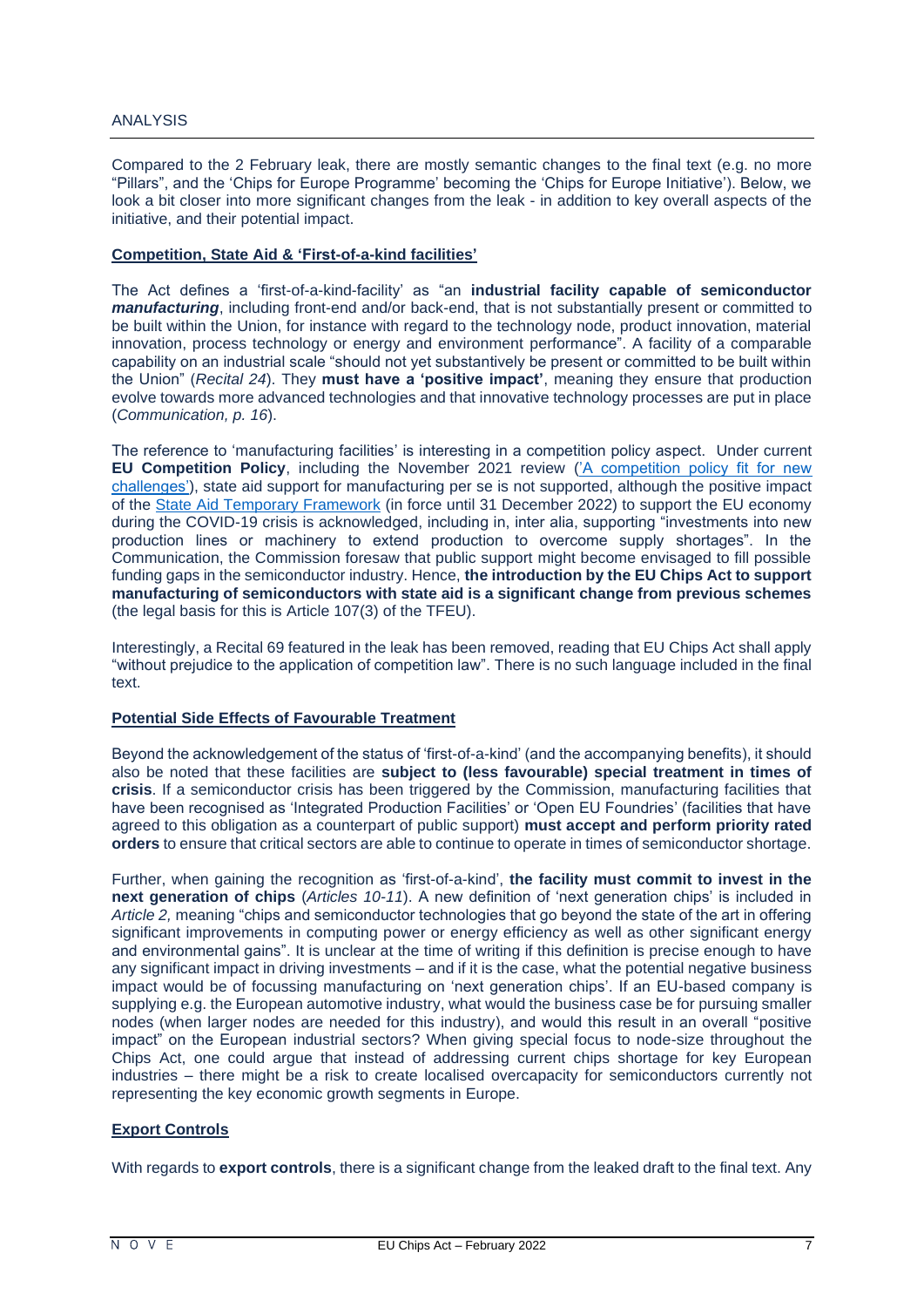mention has completely been **taken out of the legal text**. We still find a reference in *Recital 45*, namely that in times of semiconductor crisis, **the European Semiconductor Board may also advise on the necessity of introducing export control regimes** pursuant to the [Regulation on common rules for](https://eur-lex.europa.eu/legal-content/EN/TXT/PDF/?uri=CELEX:32015R0479&from=EN)  [export](https://eur-lex.europa.eu/legal-content/EN/TXT/PDF/?uri=CELEX:32015R0479&from=EN) (2015/479). In the leak, the emergency toolbox included references to "export authorisations" as a potential protective measure. This language is no longer there (see *Article 19.3(a)).* 

As laid out in the accompanying Recommendation to Member States, **Member States are encouraged to assess whether the Union should exercise surveillance over certain exports** for securing the supply to the internal market, if requirements laid out in the Regulation on common rules for exports (2015/479) are complied with.

## **Status of third country entities**

To achieve the ambition set out in the Chips Act, the EU will need to **build "balanced semiconductor partnerships with like-minded countries"** *(Communication p.21).* These partnerships should entail information-sharing to mitigate supply chain risks, effective early warning mechanisms, international standardisation activities, coordination on export controls, and more. First out, the Commission will explore (using "existing *or new* fora") partnerships with the **United States, Japan, South Korea, Singapore and Taiwan**. These partnerships are only mentioned in the accompanying Communication, not in the Chips Act itself. Overall, there is **little clarity on the status of third country companies** under the Chips Act. Some points worth noting:

- As part of their monitoring exercise. Member States should assess the effect of foreign **direct investments (FDI**) on the availability and integrity of the services and goods of key market actors (*Recital 39*)
	- o There is no exclusion of non-EU companies to be identified as **key market actors** by Member States, given "the impact a disruption of supply of this service or good may have on the Union's semiconductor supply chain and dependent markets" (*Article 17.1(d)*).
- **EXECT** The **European Semiconductor Board** may establish permanent or temporary sub-groups, where **organisations representing the interests of the semiconductor industry** should be invited as an observer. There is no language indicating that this may exclude non-EU companies part of these organisations.
- Upon the **alert (e.g. in the form of information from an international partners) of a potential semiconductor crisis**, the Commission shall convene an extraordinary meeting of the European Semiconductor Board. This extraordinary meeting shall assess the need to activate the crisis stage, and the Commission shall then enter into **consultations and cooperation with "relevant third countries"** with a view to seeking cooperative solutions to address the supply chain disruptions (*Article 15.5(b)*). National competent authorities shall map **undertakings operating along the semiconductor supply chain in their national territory**, including non-confidential information, and notify this list to the Commission (*Article 15.7*). Also here, there is no distinction between EU and non-EU undertakings.
	- $\circ$  After activating the crisis stage (by means of an implementing act), "individual undertakings operating along the semiconductor supply chain" may be requested to **provide the Commission with requested information.**
- '**First-of-a-kind facilities' shall not be subject to extraterritorial application** "of public service obligations of third countries that could undermine their ability to use their infrastructure, software service, facilities, assets, resources, intellectual property or knowhow needed to fulfil the obligation on priority rated orders" (*Recital 22, Article 10.2(c) and Article 11.2(c)*) – this language is clearly aimed at "*non*-like-minded countries".
- There is **no specification as to whether the private legal entities of a European Chips Infrastructure Consortium (ECIC) must be headquartered in a Member State**. From *Article*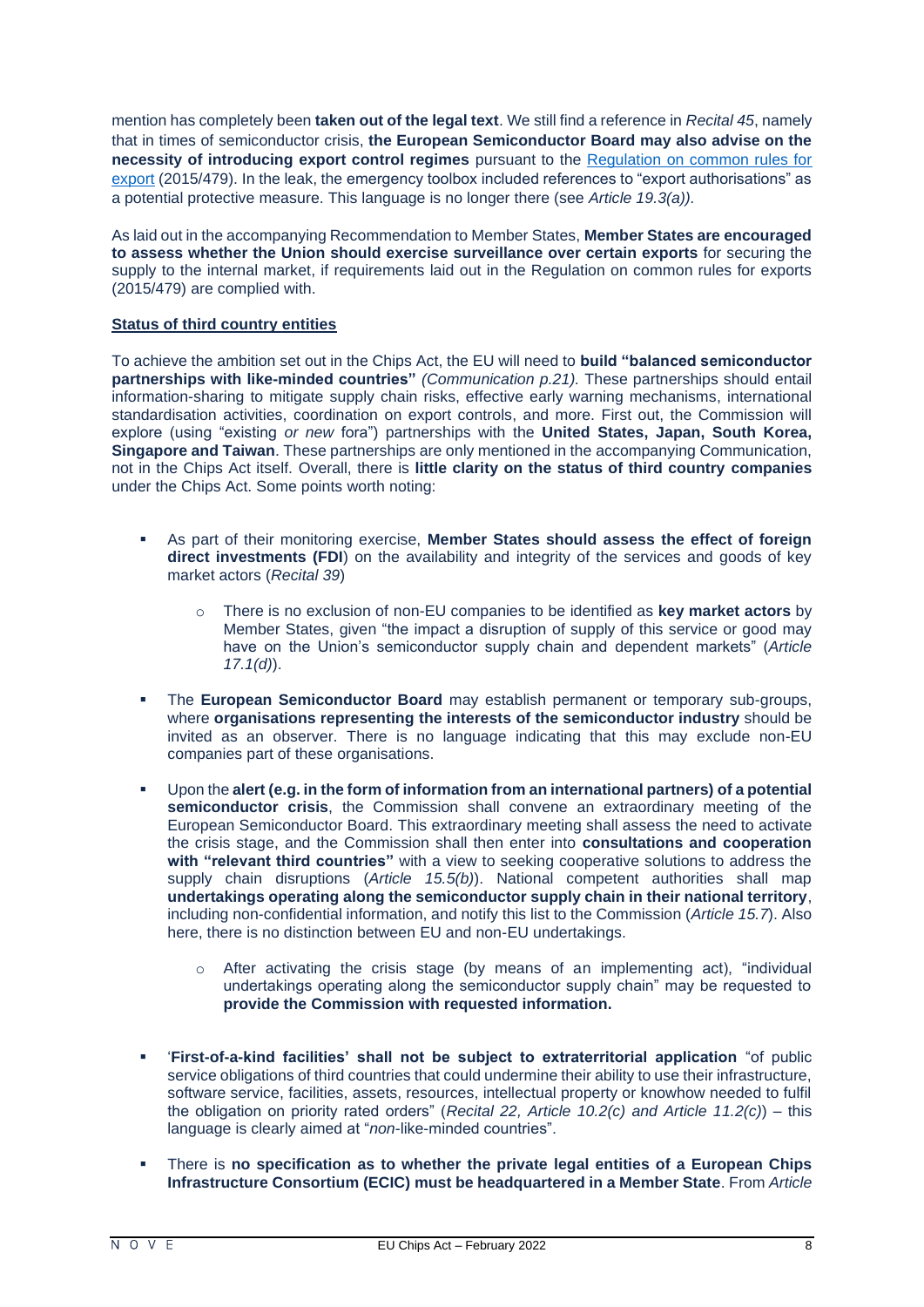*7*, we read that the ECIC shall have substantial overall autonomy to lay down its membership, governance, voting rights and working methods – as long as this is done "in accordance with the aims and objectives of the Chips for Europe Initiative".

## **Environmental performance**

Another example of a semantic change is the **enhanced attention given to environmental aspects**  in the final text. Facilitates should carry out environmental impact assessments, and seek to ensure high energy and resources and water efficiency (*Introduction p.7*). The accompanying Communication (*p.7*) also includes new language on **circular economy aspects**, namely the need to keep electronic products in use for longer, through design for durability and upgrading services, this way reducing replacement rates and the need for new products. It is highlighted that microchip materials can be recovered from electronic waste. All of this is relevant, as one of the potential factors to be recognized as a 'first-of-a-kind' facility is if your production is significantly more energy efficient compared with any other facility already present or planned in the EU (*Article 2.1.(10)*).

# <span id="page-8-0"></span>STAKEHOLDER REACTIONS

- **[IMCO Chair Chair Anna Cavazzini](https://eur02.safelinks.protection.outlook.com/?url=http%3A%2F%2Fmmail.dods.co.uk%2Fls%2Fclick%3Fupn%3D5UGQf6REyGxxRNQwALIliz036KXVubtcfziFfDwBqsthrCP64kiQASQ8xhWPr-2BGx9E0nmfyEOwI39V8SC02jybQ9sg7Sf30vE4YWcYd2fDvpezRvz-2FlBnEwWkOLTaTqaVODnr17NruJdntJjbpgHIRoO03dOU6JcC7-2FMRVROHBxHlIAoMlU14KJv1ENFSxK1IJHtlhCw-2BzqtS1sSZyeIJQ-3D-3DH7kE_FZmtMAw-2B2dy1obQ5vnJIl2NV67Ot94jUSjRuyAAZDdl3KI6Di0lAklwUA3QKJD2vy-2BlVi-2FFaiUQw06y9JB-2Fza1-2FqwuuUem8roevJThh3aAj9-2F75lW44RVwf6UVASc9FuK5sXpWTBeTBjAnFecbLD4719QqKctWPhBBwHlIIxdaWGg27GAj4gDjF8R-2BUVwILTNUGmzAbU-2FbSwkd3qLvB23uBv8noGsRlG0IwEDplgyLM-3D&data=04%7C01%7Ccatarina.vultossequeira%40nove.eu%7Ccfb1835f3e914982f6f908d9eb152f3d%7Cc21b97f6f2304b41b1eb0d511548af7c%7C0%7C0%7C637799298504983618%7CUnknown%7CTWFpbGZsb3d8eyJWIjoiMC4wLjAwMDAiLCJQIjoiV2luMzIiLCJBTiI6Ik1haWwiLCJXVCI6Mn0%3D%7C3000&sdata=a%2FJDNqf3Eygtqg0FQFkegRnlZ57DWp1qDIqbCs%2BiwYo%3D&reserved=0) (Greens/EFA, DE):** "Industrial production, technological developments such as artificial intelligence and the need to transition to a circular economy – the green and digital transformations - rely on chips. I therefore welcome the Chips Act's aim at fostering production and enhancing the internal market's resilience in times of crises."
- **ITRE Chair Cristian Busoi (EPP, RO):** "We welcome the Commission's proposals, which we are ready to work on in the Industry, Research and Energy committee. Chips are now everywhere in our industry, and we have seen how the shortage of semiconductors in Asia has affected many sectors in Europe. At the same time, the demand is set to increase considerably over the next decade".
- **[MEP & ITRE Coordinator Christian EHLER \(EPP, DE\):](https://www.eppgroup.eu/newsroom/news/make-europe-the-chips-global-capital)** "We strongly support this initiative of the Commission strategic industrial policy-making but the details will be crucial and will need careful consideration. This Act can be a shining example of European industrial policy: based on scientific excellence, connecting research and innovation through targeted public-private collaboration, building on the power of the Single Market, while using targeted measures to address specific shortcomings. Getting this all right requires thorough analysis and we therefore regret that there is no Impact Assessment for this Act".
- **[MEP & ITRE Coordinator Martina DLABAJOVÁ \(Renew, CZ\)](https://www.reneweuropegroup.eu/news/2022-02-08/chips-act-a-future-proof-investment-in-eu-resilience-and-autonomy):** "We simply cannot miss the global race for microchips. If we want digital and green transition to become a reality in the EU, we must do everything we can to make our industries operate without any disruptions caused by dependencies from third countries and global shortages. Therefore, we welcome the EU Chips Act, that secures, in particular, to pool our efforts and investments in research and development, bridging labs with manufacturers to deliver the next generation chips in the EU."
- **[Eurochambres](https://twitter.com/EUROCHAMBRES/status/1491067488779763714)**: ["The EU ha](https://www.eurochambres.eu/)s an important part to play in creating conditions to address damaging semiconductors supply shortages in Europe. With today's European Chips Act package, the European Commission acknowledges the importance of this strategic sector." sector."
- **[ZVEI:](https://www.zvei.org/en/press-media/pressarea/zvei-eu-chips-act-is-future-oriented-but-must-address-a-broader-technological-scope)** "With the European Chips Act, the European Commission is presenting a future-oriented, comprehensive package for the semiconductor industry. It is right to sustainably promote the entire semiconductor ecosystem in Europe. However, the focus on structure sizes below ten nanometres is too narrow and misses the needs of the European user industry."
- **[ESIA:](https://www.eusemiconductors.eu/sites/default/files/ESIA_PR_EuropeanChipsAct_2022_final.pdf)** "ESIA is welcoming the political ambition from the European Commission and Member States to support the European semiconductor industry, to promote leadership in chip design, and to increase production capacities to reach 20% of the global share. For the latter, the EU has rightly defined investments in 'first-of-a-kind' production facilities as a priority area, including